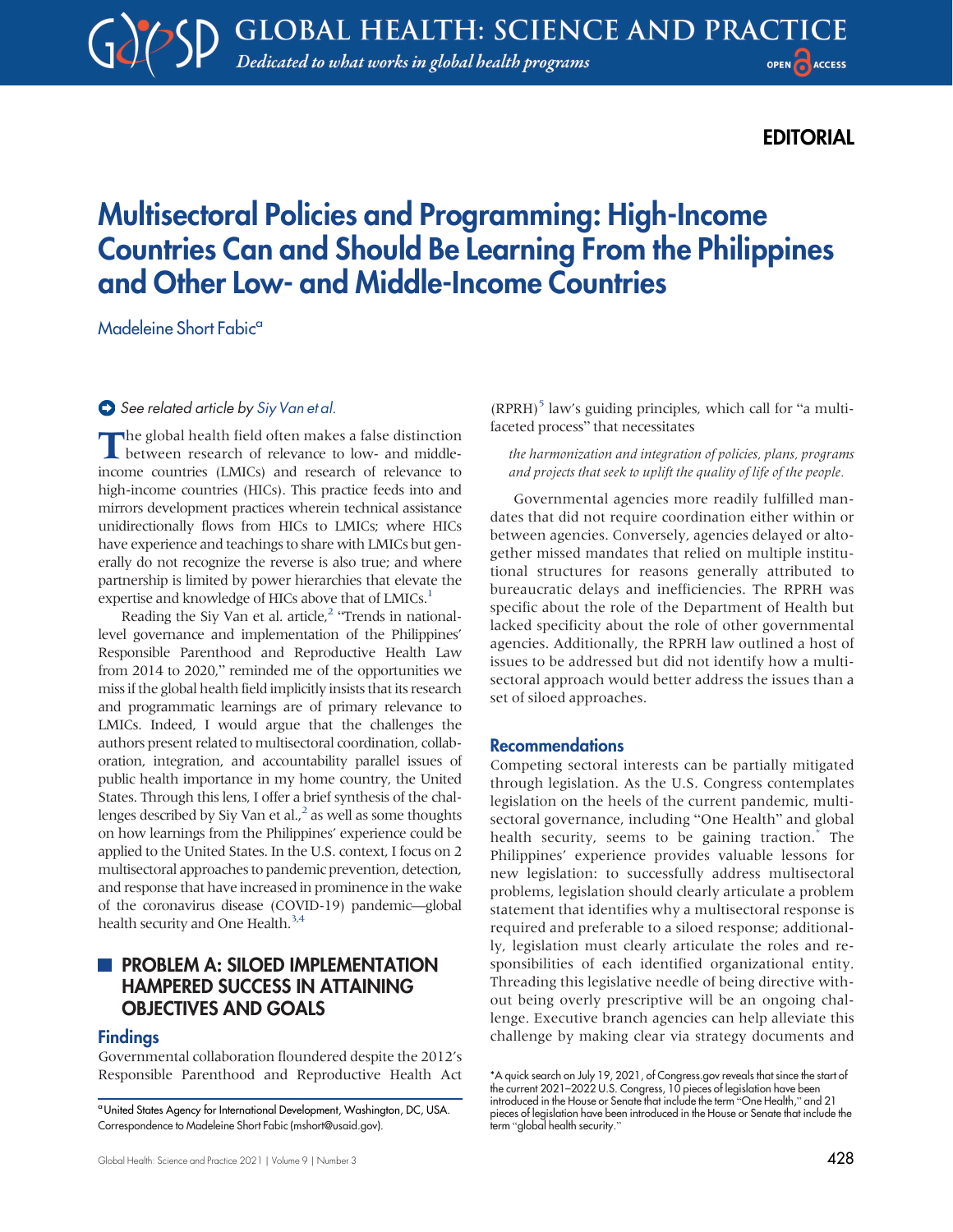in Congressional briefings how each agency understands the multisectoral problem, what unique capabilities each agency brings to bear, and how each agency perceives the opportunities afforded by holistic policy making.

## **PROBLEM B: DOMINANCE OF** 1 TECHNICAL AREA OVER ALL OTHERS OVERLY LIMITED THE SCOPE OF WORK

## **Findings**

Despite the multidimensional nature of reproductive health and the fact that the RPRH law defined reproductive health care as having 12 elements, RPRH implementers limited the scope of their efforts, focusing predominantly on family planning. As Siy Van et al. $<sup>2</sup>$  report, family planning received</sup> "disproportionately more efforts and resources from RPRH implementers than did any other element." This may have occurred in part because the National Implementation Team, created in 2014 to manage and coordinate interagency RPRH activities, chose key result areas that included only 5 of the 12 elements. Additionally, family planning programs had a strong foundation, having already been explicitly required by law, with widespread implementation throughout the country. Family planning program implementation challenges were already well known. Meanwhile, family planning was under continued attack by various entities in the Philippines, prompting its proponents to amplify focus and attention. Ultimately, interagency conversations focused narrowly on family planning commodities and service provision to the detriment of focus on other elements of reproductive health.

#### Recommendations

The adage, "what you measure is what you get," is worth reciting. If multisectoral programs are intended to have multiple, multisectoral impacts, then legislative and executive branches of government must identify and incorporate multisectoral indicators into monitoring and evaluation plans, ideally in collaboration with civil society and other nongovernmental stakeholders. In the context of One Health, this means that animal, human, and environmental health should all have equal footing and focus, including measurement focus. It also means that no one sector can dominate the narrative or dominate the policy and programming approach. In the Philippines, for example, the Department of Health was tasked with leading the overall reproductive health effort, and the approach became dominated by the Department's biomedical understanding of the problem. As the U.S. Government and new administration consider how best to organize to tackle complex problems like pandemic prevention or climate change, organizational structures that elevate multiple sets of expertise and problem perspectives are more likely to yield effective multisectoral responses. For example, were the United States to support a pandemic prevention convening body, rotating organizational leadership chairs from varied executive branch agencies with stewardship and support from the White House and/or Congress can serve to elevate multiple perspectives in advancement of an overarching strategy. Additionally, moving away from narratives like "global health security," where a human health context dominates the discourse and programming, and toward narratives like "One Health," where an interconnected human-animal-environment health context dominates, can further support effective multisectoral collaboration and programming approaches.

## **PROBLEM C: FOCUS ON** PROGRAMMATIC CONCERNS LIMITED DEVELOPMENT AND IMPLEMENTATION OF AN OVERARCHING MULTISECTORAL STRATEGY AND RESPONSE, WHICH INHIBITED SUCCESS

## Findings

Interagency meetings narrowly focused on programmatic issues that concerned only 1 or 2 agencies, never allowing time or space for collaborations to coalesce. Such narrow emphasis likely stemmed from a lack of clear multisectoral expectations and identified outputs. Moreover, accountability tools were missing. Without an objective arbiter, interagency disagreements were rarely raised or addressed. And without a shared monitoring and evaluation plan that included measures of multisectoral success, indicators of progress remained within their original organizational silos.

#### Recommendations

Multisectoral work requires effective stewardship and leadership, which Siy Van et al. suggest needs 3 things: (1) clear outcomes and goals known by all engaged parties; (2) necessary resources—including financial, human, policy infrastructure, and related tools to enforce agreed upon mandates/deliverables; and (3) designated participants with clearly identified roles and responsibilities.